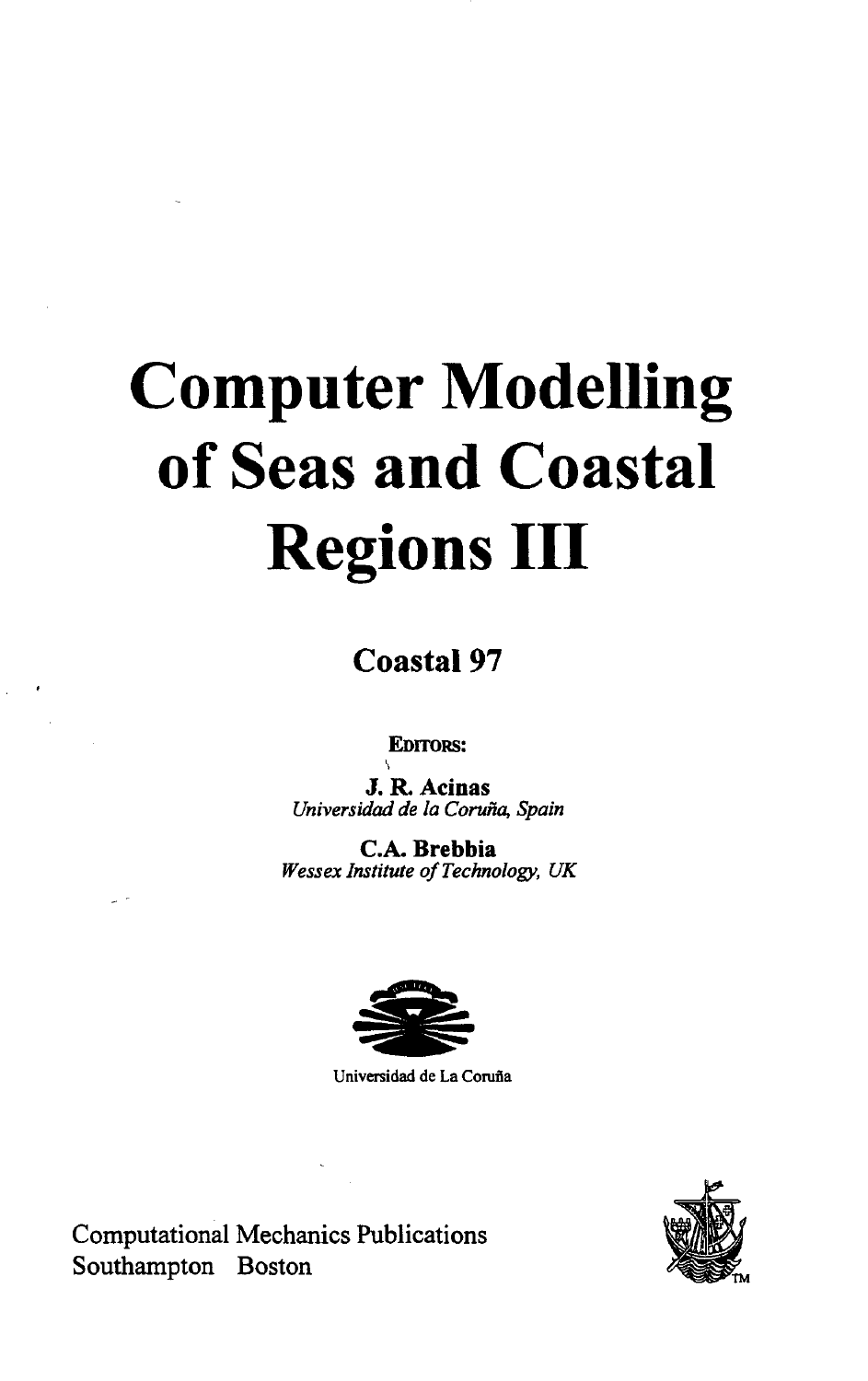## **CONTENTS**

## **Section 1: Shallow Water Models**

 $\label{eq:1} \mathbf{u}(\mathbf{r}) = \mathbf{u}(\mathbf{r})$ 

| Numerical modelling of free-surface flows. Devising strategies<br>for parallelism.<br>J.-M. Hervouet, J.-M. Janin & F. Marcos                                             | 3  |
|---------------------------------------------------------------------------------------------------------------------------------------------------------------------------|----|
| Numerical modelling of wind-induced circulation in the<br>Gulf of Thermaikos using a non-orthogonal boundary-fitted<br>coordinate system                                  | 13 |
| R.W. Barber, L.J. Scott, C.K. Malkopoulos & G.K. Malkopoulos                                                                                                              |    |
| Simulation of coastal and estuarine hydrodynamics using<br>high-resolution finite-volume technique on quadtree Cartesian mesh<br>R.V. Pearson, D.M. Causon & C.G. Mingham | 23 |
| Mathematical modelling of longshore load transport near Latvian<br>harbour Ventspils<br>U. Bethers & J. Sennikovs<br>V                                                    | 33 |
| On high resolution finite volume modelling of discontinuous<br>solutions of the shallow water equations<br>C.G. Mingham & D.M. Causon                                     | 43 |
| Automatic calibration of currents in shallow water flow models<br>M.N.A. Mooij & M. Verlaan                                                                               | 53 |
| Truncation-error-based vertical grids for shallow water models<br>A.B. Fortunato                                                                                          | 63 |
| <b>Section 2: Tidal Simulation</b>                                                                                                                                        |    |
| Tide and wave-induced changes at a coastal lagoon entrance<br>P. Holmes & S.P. Samarawickrama                                                                             | 75 |
| A storm surge model for the coast of Iceland<br>G.G. Tomasson, K. Gislason & Th. Karlsson                                                                                 | 85 |
| A three-dimensional tidal model for Prince William Sound, Alaska<br>J. Wang, C.N.K. Mooers & V. Patrick                                                                   | 95 |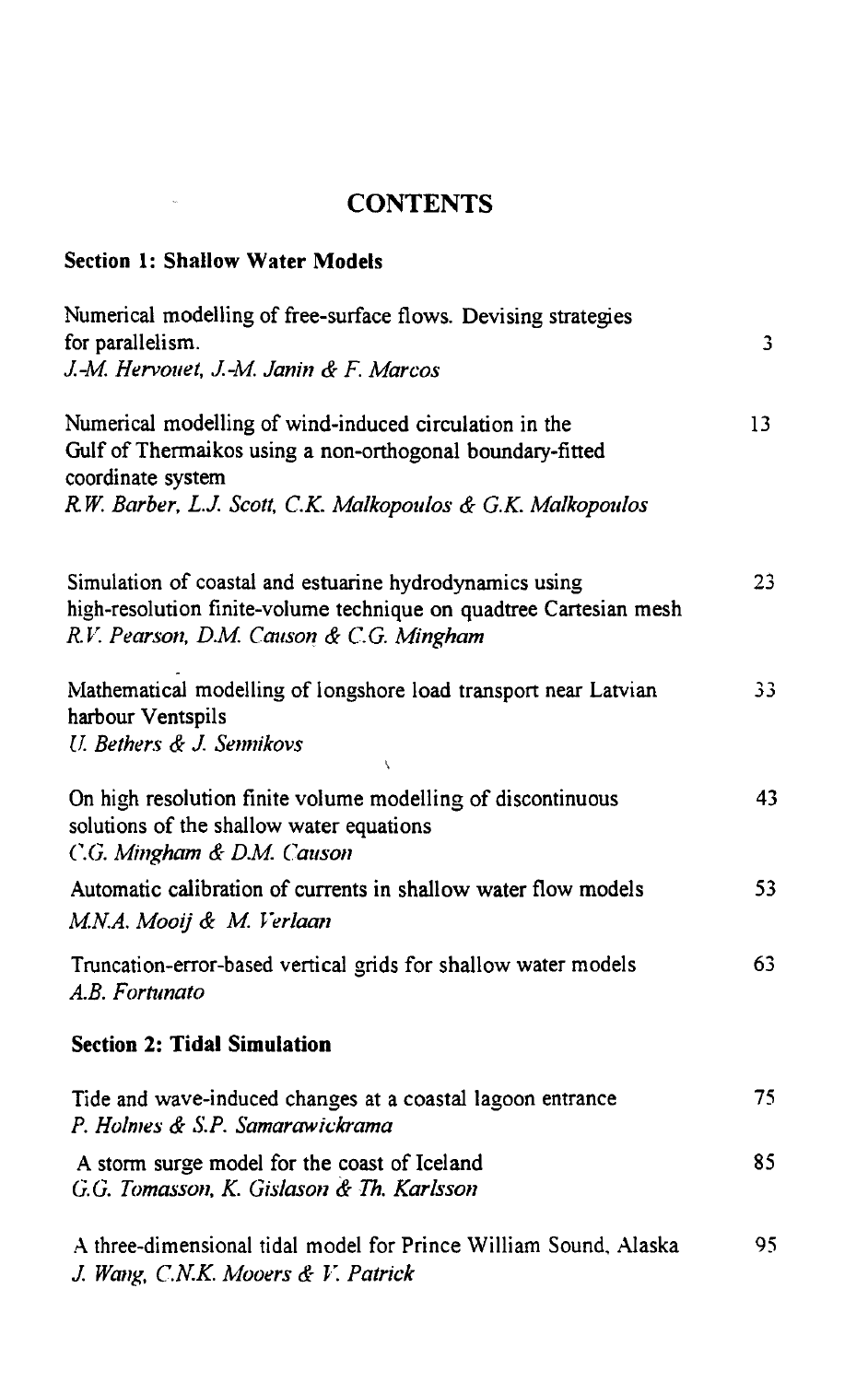| Improved tidal modelling for digital elevation models<br>D.C. Hill, R.A. Flather, D. Mason, L.J. Davenport & G.J. Robinson                                      | 105  |
|-----------------------------------------------------------------------------------------------------------------------------------------------------------------|------|
| Forecasting tropical cyclones storm surges at Météo-France<br>P. Daniel                                                                                         | 119  |
| Hydrodynamic modelling of water circulation<br>in the Red Sea Basin<br>Y.R. Fares                                                                               | 129  |
| High-resolution frequency determination of tidal components<br>in coastal currents<br>G. Rodríguez, F. Rubio Royo, G. Rodríguez                                 | 139  |
| <b>Section 3: Estuarine Problems</b>                                                                                                                            |      |
| Field application of a numerical model for river mouth<br>topography change<br>H. Tanaka, N. Kuwahara, K. Sato & N. Shuto                                       | 151  |
| Modelling of the Rhine region of freshwater influence<br>M. Verlaan & J.J. Leendertse                                                                           | 161  |
| <b>Section 4: Pollutant Transport and Dispersion</b>                                                                                                            |      |
| Ñ<br>Numerical simulation of coastal pollution in the Thermaikos Gulf<br>P. Anagnostopoulos, H. Mpimpas & J. Ganoulis                                           | 173. |
| On high resolution finite volume modelling of the solute transport<br>equation with high spatial gradients<br>C.G. Mingham & D.M. Causon                        | 183  |
| Measurements of litter and waste pollution in the Spanish coast<br>during the Coastwatch Project<br>E. Peris, M.C. Millán, M.G. Martin & C.R. Sánchez-Carratalá | 193  |
| Oil spills in the Venetian Lagoon: an analysis of risk management<br>A. Zitelli, F. Cinquepalmi, C. Benedetti, A. Campagnol & A. Bergamasco                     | 203  |
| A comparison of a family of Eulerian and semi-Lagrangian finite<br>element methods for the advection-diffusion equation<br>F.X. Giraldo & B. Neta               | 217  |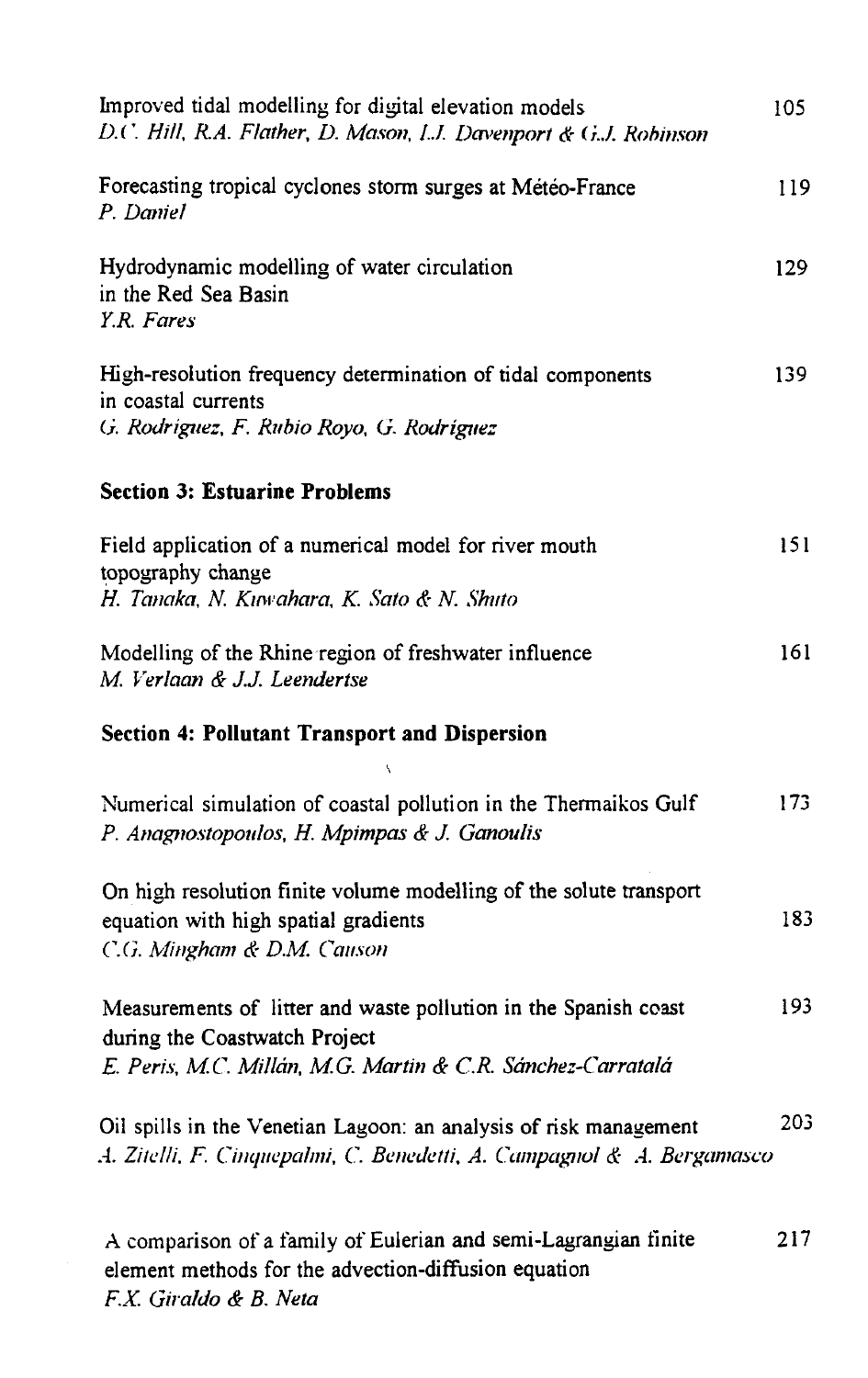## **Section 5: Wave Propagation**

| The variation of frictional resistance under long waves<br>in cross-shore direction<br>H. Tanaka & A. Sana                                                                                    | 233  |
|-----------------------------------------------------------------------------------------------------------------------------------------------------------------------------------------------|------|
| Problems of wave disturbance in harbour basins. Study cases:<br>Zarzis, Tunisia and Chipiona, Cadiz, Spain.<br>V. Negro-Valdecantos & O. Varela-Carnero                                       | 243  |
| Nesting a nearshore wave model (SWAN) into an ocean wave model<br>(WAM) with application to the southern North Sea<br>W. Luo & R. Flather                                                     | 253. |
| A numerical model to predict wave forces on permeable breakwaters<br>R. Silva & I.J. Losada                                                                                                   | 265  |
| A wave-refraction model for irregular sea bottoms<br>J.J. Penas Lado                                                                                                                          | 275  |
| Influence of false waves in the determination of wave energy<br>propagation near the coast<br>M.H. Giménez & C.R Sánchez-Carratalá                                                            | 283. |
| Separation of incident and reflected spectra in wave flumes<br>R. Capitão & M. Mendes de Carvalho                                                                                             | 293  |
| Nonlinear random wave load effects on offshore structures response<br>Ž. Vuković & N. Kuspilić                                                                                                | 303  |
| Diffraction of wave spectra by two breakwaters at an angle<br>T. Zographou & C.D. Memos                                                                                                       | 313  |
| <b>Section 6 Harbours and Marinas</b>                                                                                                                                                         |      |
| Numerical simulation of tidal induced circulation<br>and waves in harbours<br>K.M. Hu, C.G. Mingham & D.M. Causon                                                                             | 325  |
| A numerical model for studying the motion of berthed ships<br>in harbours<br>F. DiCastro, N. Drimer, M. Glozman, P. Harari, Y. Keren,<br>M. Radomir, A Sheremet, M. Stiassnie & J.A. Zwamborn | 335  |